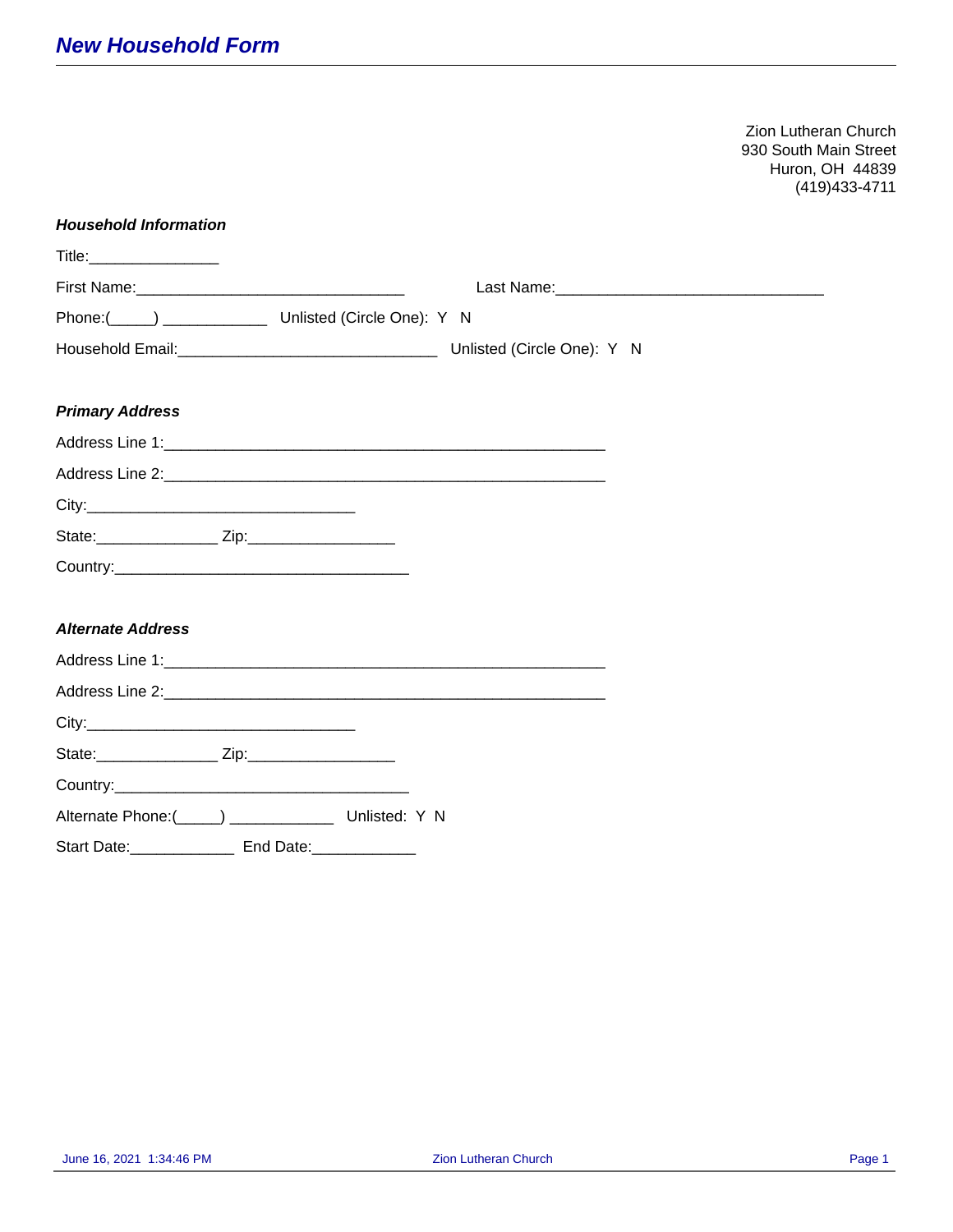| <b>Member Information Form 1</b>      |                                                                         |                                                                                                                |
|---------------------------------------|-------------------------------------------------------------------------|----------------------------------------------------------------------------------------------------------------|
| Title: _________________              |                                                                         | Preferred Name: Mannel Mannel Mannel Mannel Mannel Mannel Mannel Mannel Mannel Mannel Mannel Mannel Mannel Man |
|                                       | First Name: 1990 March 1991 March 1991 March 1992 March 1992 March 1993 |                                                                                                                |
|                                       |                                                                         |                                                                                                                |
|                                       |                                                                         | Gender (Circle One): Male Female                                                                               |
|                                       |                                                                         | Marital Status (Circle One): Married Single Divorced<br>Widowed                                                |
|                                       |                                                                         |                                                                                                                |
|                                       |                                                                         | Cell Unlisted (Circle One): Y N                                                                                |
|                                       |                                                                         | Email Unlisted (Circle One): Y N                                                                               |
| <b>Special Events</b>                 |                                                                         |                                                                                                                |
| <b>Birth</b>                          | Date: $\angle$ / $\angle$ (mm/dd/yyyy)                                  |                                                                                                                |
| <b>Baptism</b>                        | Date: $\angle$ / $\angle$ (mm/dd/yyyy)                                  |                                                                                                                |
|                                       | Church: ________________________                                        |                                                                                                                |
|                                       | Sponsor 1:_______________________                                       | Sponsor 2:_________________________________                                                                    |
| Confirmation                          | Date: $/$ / $/$ (mm/dd/yyyy)                                            |                                                                                                                |
|                                       | Where: __________________________                                       |                                                                                                                |
| Marriage                              | Date: $\angle$ / $\angle$ (mm/dd/yyyy)                                  |                                                                                                                |
|                                       | Church: ________________________                                        |                                                                                                                |
| Deceased                              | Date: $\angle$ / $\angle$ (mm/dd/yyyy)                                  |                                                                                                                |
| Received by                           | Date: $\angle$ / $\angle$ (mm/dd/yyyy)                                  |                                                                                                                |
| Removed by                            |                                                                         |                                                                                                                |
| Lettered                              |                                                                         |                                                                                                                |
| <b>Work Information</b>               |                                                                         | <b>Alternate Address</b>                                                                                       |
|                                       |                                                                         |                                                                                                                |
|                                       |                                                                         |                                                                                                                |
|                                       |                                                                         |                                                                                                                |
| Unlisted Work Phone: Y N              |                                                                         |                                                                                                                |
|                                       |                                                                         | Country:_________________________                                                                              |
| Work Email Unlisted (Circle One): Y N |                                                                         | Alternate Phone:(_____) _________________ Unlisted: Y N                                                        |
|                                       |                                                                         | Start Date: Find Date: Find Date:                                                                              |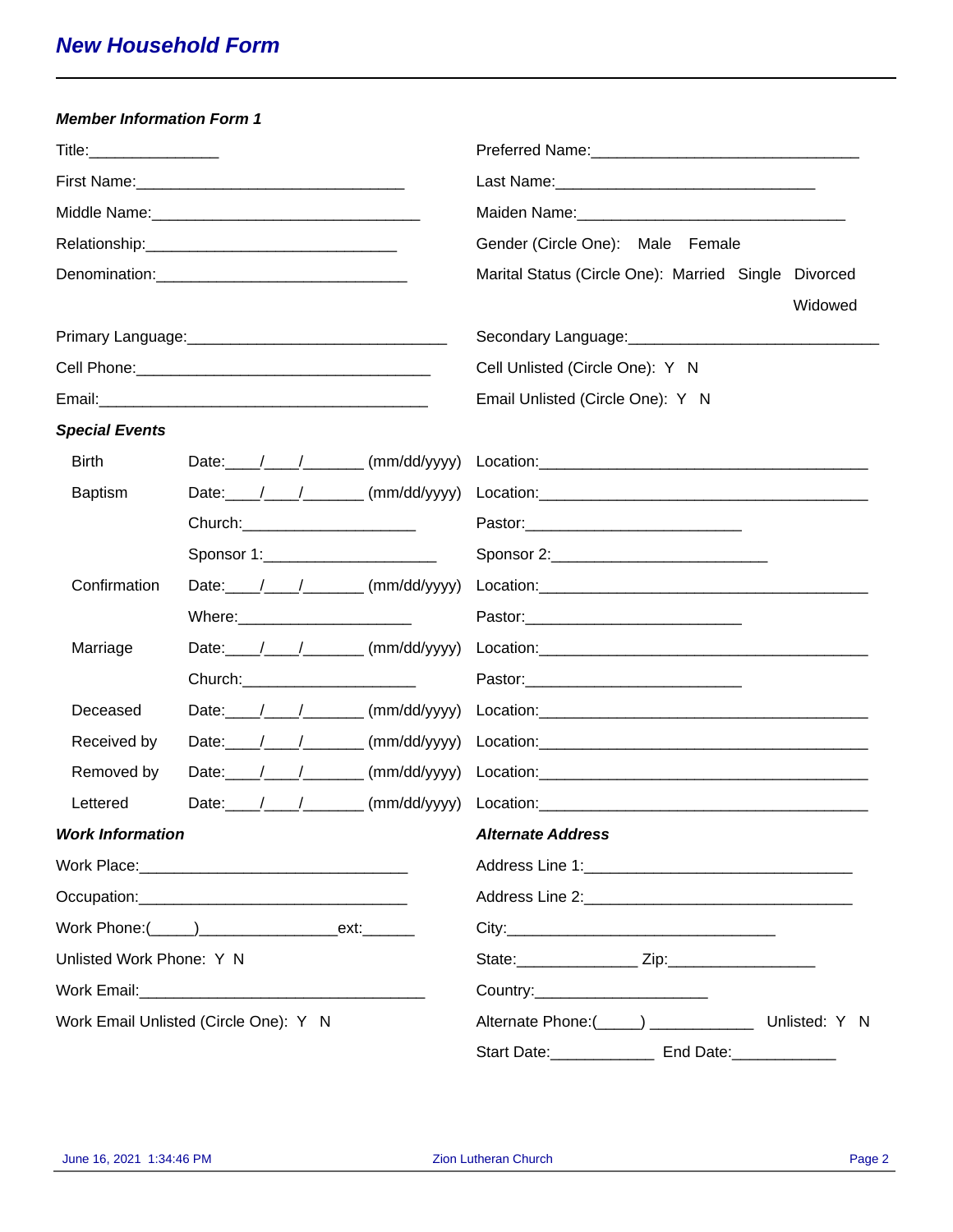| <b>Member Information Form 2</b>      |                                        |                                                                 |
|---------------------------------------|----------------------------------------|-----------------------------------------------------------------|
|                                       |                                        |                                                                 |
|                                       |                                        |                                                                 |
|                                       |                                        |                                                                 |
|                                       |                                        | Gender (Circle One): Male Female                                |
|                                       | Denomination: Denomination:            | Marital Status (Circle One): Married Single Divorced<br>Widowed |
|                                       |                                        |                                                                 |
|                                       |                                        | Cell Unlisted (Circle One): Y N                                 |
|                                       |                                        | Email Unlisted (Circle One): Y N                                |
| <b>Special Events</b>                 |                                        |                                                                 |
| <b>Birth</b>                          |                                        |                                                                 |
| <b>Baptism</b>                        |                                        |                                                                 |
|                                       | Church: ________________________       |                                                                 |
|                                       | Sponsor 1:________________________     | Sponsor 2:________________________________                      |
| Confirmation                          | Date: $/$ / $/$ (mm/dd/yyyy)           |                                                                 |
|                                       | Where:_________________________        |                                                                 |
| Marriage                              |                                        |                                                                 |
|                                       | Church: _______________________        |                                                                 |
| Deceased                              | Date: $\angle$ / $\angle$ (mm/dd/yyyy) |                                                                 |
| Received by                           |                                        |                                                                 |
| Removed by                            |                                        |                                                                 |
| Lettered                              |                                        |                                                                 |
| <b>Work Information</b>               |                                        | <b>Alternate Address</b>                                        |
|                                       |                                        |                                                                 |
|                                       |                                        |                                                                 |
|                                       |                                        |                                                                 |
| Unlisted Work Phone: Y N              |                                        |                                                                 |
|                                       |                                        | Country:__________________________                              |
| Work Email Unlisted (Circle One): Y N |                                        | Alternate Phone:(_____) _________________ Unlisted: Y N         |
|                                       |                                        | Start Date: _____________________ End Date: _________________   |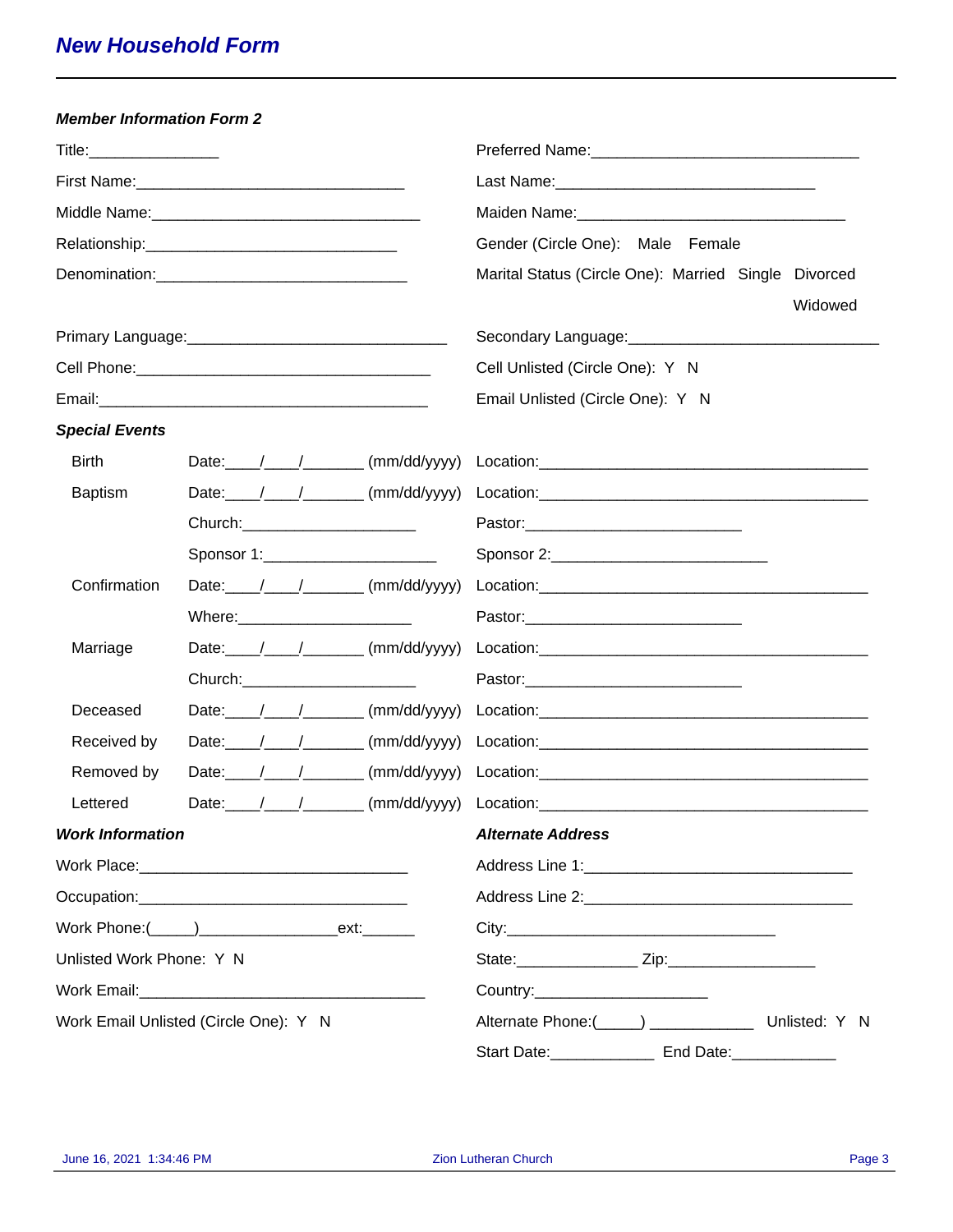| <b>Member Information Form 3</b>      |                                                                         |                                                                                                                                                                                                                                                                                                                                                                               |
|---------------------------------------|-------------------------------------------------------------------------|-------------------------------------------------------------------------------------------------------------------------------------------------------------------------------------------------------------------------------------------------------------------------------------------------------------------------------------------------------------------------------|
| Title: _________________              |                                                                         | Preferred Name: Mannel Mannel Mannel Mannel Mannel Mannel Mannel Mannel Mannel Mannel Mannel Mannel Mannel Man                                                                                                                                                                                                                                                                |
|                                       | First Name: 1990 March 1991 March 1991 March 1992 March 1992 March 1993 |                                                                                                                                                                                                                                                                                                                                                                               |
|                                       |                                                                         |                                                                                                                                                                                                                                                                                                                                                                               |
|                                       |                                                                         | Gender (Circle One): Male Female                                                                                                                                                                                                                                                                                                                                              |
|                                       |                                                                         | Marital Status (Circle One): Married Single Divorced<br>Widowed                                                                                                                                                                                                                                                                                                               |
|                                       |                                                                         |                                                                                                                                                                                                                                                                                                                                                                               |
|                                       |                                                                         | Cell Unlisted (Circle One): Y N                                                                                                                                                                                                                                                                                                                                               |
|                                       |                                                                         | Email Unlisted (Circle One): Y N                                                                                                                                                                                                                                                                                                                                              |
| <b>Special Events</b>                 |                                                                         |                                                                                                                                                                                                                                                                                                                                                                               |
| <b>Birth</b>                          | Date: $\angle$ / $\angle$ (mm/dd/yyyy)                                  |                                                                                                                                                                                                                                                                                                                                                                               |
| <b>Baptism</b>                        | Date: $\angle$ / $\angle$ (mm/dd/yyyy)                                  |                                                                                                                                                                                                                                                                                                                                                                               |
|                                       | Church: ________________________                                        |                                                                                                                                                                                                                                                                                                                                                                               |
|                                       | Sponsor 1:_______________________                                       | Sponsor 2:_________________________________                                                                                                                                                                                                                                                                                                                                   |
| Confirmation                          | Date: $/$ / $/$ (mm/dd/yyyy)                                            |                                                                                                                                                                                                                                                                                                                                                                               |
|                                       | Where: __________________________                                       |                                                                                                                                                                                                                                                                                                                                                                               |
| Marriage                              | Date: $\angle$ / $\angle$ (mm/dd/yyyy)                                  |                                                                                                                                                                                                                                                                                                                                                                               |
|                                       | Church: ________________________                                        |                                                                                                                                                                                                                                                                                                                                                                               |
| Deceased                              | Date: $\angle$ / $\angle$ (mm/dd/yyyy)                                  |                                                                                                                                                                                                                                                                                                                                                                               |
| Received by                           | Date: $\angle$ / $\angle$ (mm/dd/yyyy)                                  | $\textbf{Location:}\n \begin{picture}(150,10) \put(0,0){\vector(1,0){100}} \put(15,0){\vector(1,0){100}} \put(15,0){\vector(1,0){100}} \put(15,0){\vector(1,0){100}} \put(15,0){\vector(1,0){100}} \put(15,0){\vector(1,0){100}} \put(15,0){\vector(1,0){100}} \put(15,0){\vector(1,0){100}} \put(15,0){\vector(1,0){100}} \put(15,0){\vector(1,0){100}} \put(15,0){\vector($ |
| Removed by                            |                                                                         |                                                                                                                                                                                                                                                                                                                                                                               |
| Lettered                              |                                                                         |                                                                                                                                                                                                                                                                                                                                                                               |
| <b>Work Information</b>               |                                                                         | <b>Alternate Address</b>                                                                                                                                                                                                                                                                                                                                                      |
|                                       |                                                                         |                                                                                                                                                                                                                                                                                                                                                                               |
|                                       |                                                                         |                                                                                                                                                                                                                                                                                                                                                                               |
|                                       |                                                                         |                                                                                                                                                                                                                                                                                                                                                                               |
| Unlisted Work Phone: Y N              |                                                                         |                                                                                                                                                                                                                                                                                                                                                                               |
|                                       |                                                                         | Country:_________________________                                                                                                                                                                                                                                                                                                                                             |
| Work Email Unlisted (Circle One): Y N |                                                                         | Alternate Phone:(_____) _________________ Unlisted: Y N                                                                                                                                                                                                                                                                                                                       |
|                                       |                                                                         | Start Date: Find Date: Find Date:                                                                                                                                                                                                                                                                                                                                             |